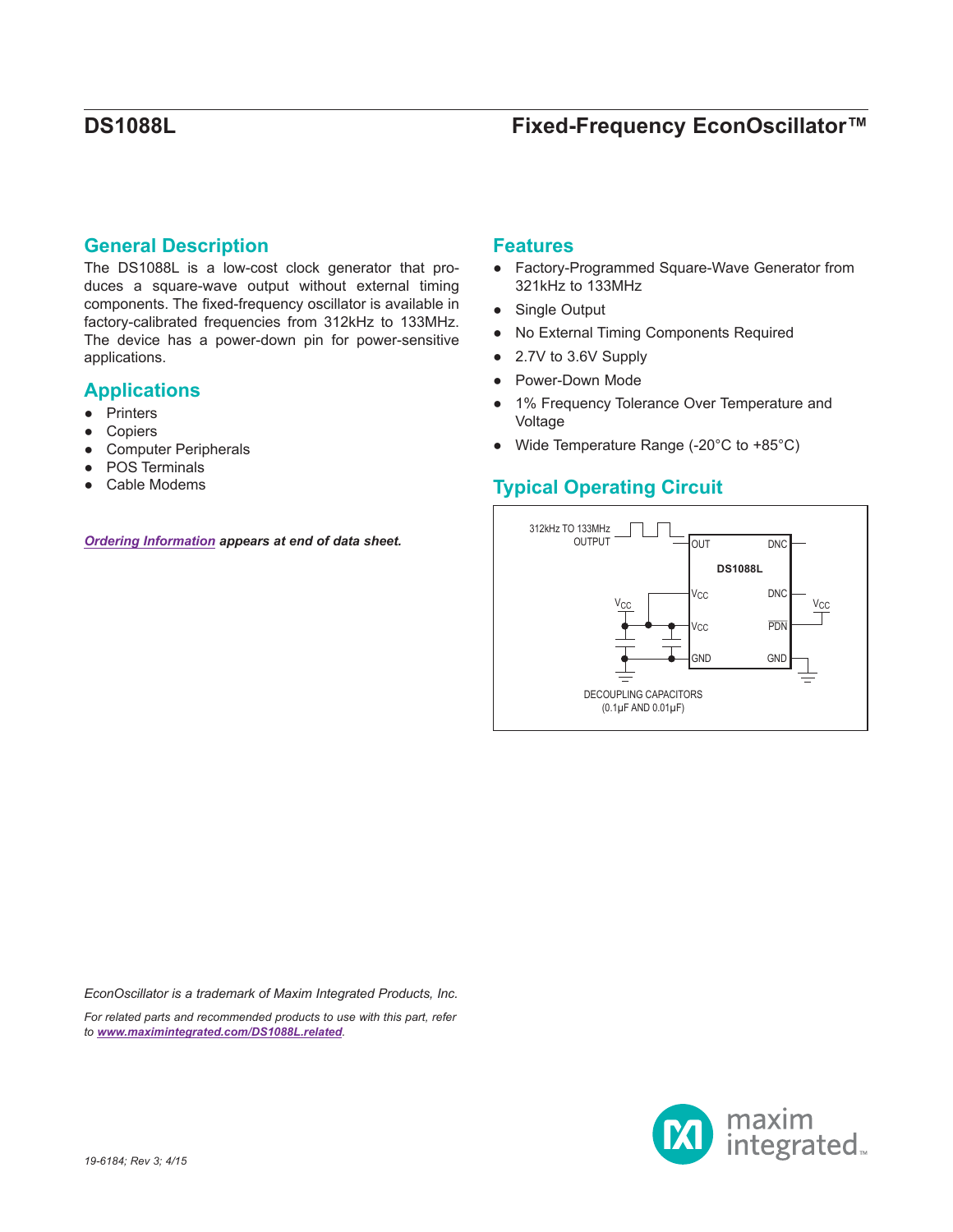## **Absolute Maximum Ratings**

| (Voltages relative to ground.)             |  |
|--------------------------------------------|--|
|                                            |  |
|                                            |  |
| Operating Temperature Range -20°C to +85°C |  |

| Storage Temperature Range -55°C to +125°C |
|-------------------------------------------|
| Lead Temperature (soldering, 10s) +300°C  |
|                                           |

\**Not to exceed +6.0V.*

Stresses beyond those listed under "Absolute Maximum Ratings" may cause permanent damage to the device. These are stress ratings only, and functional operation of the device at these<br>or any other conditions beyond those in *device reliability.*

## **Recommended Operating Conditions**

 $(T_A = -20^{\circ}$ C to +85°C, unless otherwise noted.)

| <b>PARAMETER</b>               | <b>SYMBOL</b> | <b>CONDITIONS</b> | <b>MIN</b>          | <b>MAX</b><br>TYP   | <b>UNITS</b> |
|--------------------------------|---------------|-------------------|---------------------|---------------------|--------------|
| Supply Voltage                 | ∨сс           | (Note 1)          | 2.7                 | 3.6                 |              |
| High-Level Input Voltage (PDN) | ۷ιн           |                   | $0.7 \times V_{CC}$ | $V_{\rm CC}$ + 0.3  |              |
| Low-Level Input Voltage (PDN)  | $V_{IL}$      |                   | $-0.3$              | $0.3 \times V_{CC}$ |              |

## **DC Electrical Characteristics**

( $V_{CC}$  = 2.7V to 3.6V,  $T_A$  = -20°C to +85°C, unless otherwise noted.)

| <b>PARAMETER</b>                | <b>SYMBOL</b>   | <b>CONDITIONS</b>                                                      | <b>MIN</b>     | <b>TYP</b> | <b>MAX</b> | <b>UNITS</b> |
|---------------------------------|-----------------|------------------------------------------------------------------------|----------------|------------|------------|--------------|
| High-Level Output Voltage (OUT) | V <sub>OH</sub> | $I_{OH}$ = -4mA, $V_{CC}$ = MIN                                        | $V_{CC}$ - 0.4 |            |            | V            |
| Low-Level Output Voltage (OUT)  | VOL             | $l_{OL}$ = 4mA                                                         |                |            | 0.4        | $\vee$       |
| High-Level Input Current (PDN)  | Ιт              | $V_{C}C = 3.6V$                                                        |                |            |            | μA           |
| Low-Level Input Current (PDN)   | ŀμ              | $V_{II} = 0V$                                                          | $-1$           |            |            | μA           |
| Supply Current (Active)         | lcc.            | $V_{\text{CC}}$ = 3.6V, C <sub>L</sub> = 15pF, f <sub>O</sub> = 133MHz |                | 15         | 24         | mA           |
| Standby Current (Power-Down)    | <b>ICCQ</b>     | Power-down mode                                                        |                |            | 10         | μA           |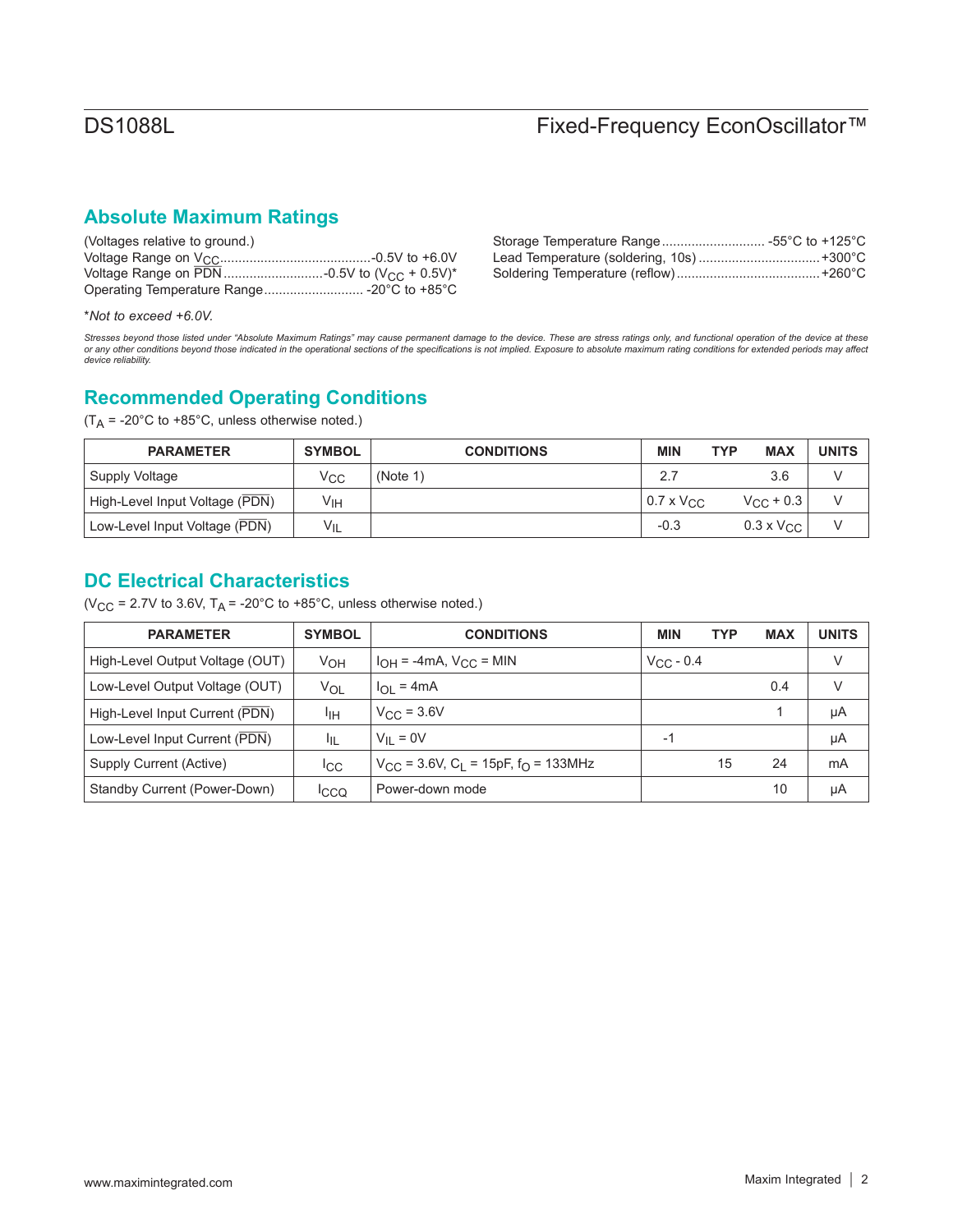## **Oscillator Characteristics**

( $V_{\text{CC}}$  = 2.7V to 3.6V,  $T_A$  = -20°C to +85°C, unless otherwise noted.)

| <b>PARAMETER</b>                                    | <b>SYMBOL</b>                        |                                                         | <b>CONDITIONS</b>                    | <b>MIN</b> | <b>TYP</b> | <b>MAX</b> | <b>UNITS</b>  |
|-----------------------------------------------------|--------------------------------------|---------------------------------------------------------|--------------------------------------|------------|------------|------------|---------------|
| <b>Output Frequency Range</b><br>Available          | $f_{\rm O}$                          |                                                         |                                      | 0.3124     |            | 133.3      | <b>MHz</b>    |
| <b>Output Frequency Tolerance</b>                   | $\frac{\Delta f_{\rm O}}{f_{\rm O}}$ | $V_{\text{CC}}$ = 3.3V, T <sub>A</sub> = +25°C (Note 2) |                                      | $-0.3$     |            | $+0.3$     | $\frac{0}{0}$ |
| <b>Voltage Frequency Variation</b>                  | $\frac{\Delta f_V}{f_O}$             | Over voltage range, $T_A$ = +25°C (Note 3)              |                                      | $-0.35$    |            | $+0.35$    | $\frac{0}{0}$ |
|                                                     |                                      | Over temperature                                        | $-20^{\circ}$ C to $+25^{\circ}$ C   | $-0.7$     |            | $+0.7$     |               |
| Temperature Frequency Variation                     | $\frac{\Delta f_T}{f_O}$             | range, $V_{CC} = 3.3V$<br>(Notes 4, 5)                  | +25 $^{\circ}$ C to +85 $^{\circ}$ C | $-0.5$     |            | $+0.5$     | $\frac{0}{0}$ |
| Frequency Variation Over Voltage<br>and Temperature | $\frac{\Delta f_{V,T}}{f_O}$         | Over voltage and temperature range                      |                                      | $-1.0$     |            | $+1.0$     | $\frac{0}{0}$ |

## **AC Electrical Characteristics**

( $V_{CC}$  = 2.7V to 3.6V, T<sub>A</sub> = -20°C to +85°C, unless otherwise noted.)

| <b>PARAMETER</b>                                      | <b>SYMBOL</b>                             | <b>CONDITIONS</b>                            | <b>MIN</b> | TYP | <b>MAX</b> | <b>UNITS</b> |
|-------------------------------------------------------|-------------------------------------------|----------------------------------------------|------------|-----|------------|--------------|
| Power-Up Time                                         | $tp$ <sub>OR</sub> +<br>t <sub>STAB</sub> | (Note 6)                                     |            |     | 100        | μs           |
| <b>OUT Disabled After Entering</b><br>Power-Down Mode | <sup>t</sup> PDN                          | (Note 7)                                     |            |     |            | μs           |
| Load Capacitance                                      | $C_L$                                     | (Note 8)                                     |            | 15  | 50         | pF           |
|                                                       |                                           | $f_{\bigcap}$ < 80MHz, $f_{\bigcap}$ ≥ 80MHz | 40         |     | 60         | $\%$         |
| Output Duty Cycle (OUT)                               |                                           | $f_{\rm O}$ < 80MHz                          |            | 50  |            |              |

**Note 1:** All voltages are referenced to ground.

- **Note 2:** Typical frequency shift due to aging is within ±0.2%. Aging stressing includes level 1 moisture reflow preconditioning (24hr +125°C bake, 168hr +85°C/85%RH moisture soak, and three solder reflow passes +240°C +0°C/-5°C peak) followed by1000hr (max) V<sub>CC</sub> biased +125°C OP/L, 1000hr unbiased +150°C bake, 1000 temperature cycles at -55°C to +125°C, and 168hr +121°C/2 ATM steam/unbiased autoclave.
- **Note 3:** This is the change in output frequency due to changes in voltage at  $T_A$  = +25°C.

**Note 4:** Guaranteed by design.

- **Note 5:** This is the change in output frequency due to changes in temperature from the +25°C frequency at V<sub>CC</sub> = 3.3V.
- **Note 6:** This indicates the time elapsed between power-up and the output becoming active. An on-chip delay is intentionally introduced to allow the oscillator to stabilize.  $t_{\text{STAB}}$  is equivalent to approximately 512 clock cycles and will depend on the programmed oscillator frequency.
- **Note 7:** Output disabled in two cycles or less of the output frequency.
- **Note 8:** Output voltage swings may be impaired at high frequencies combined with high-output loading.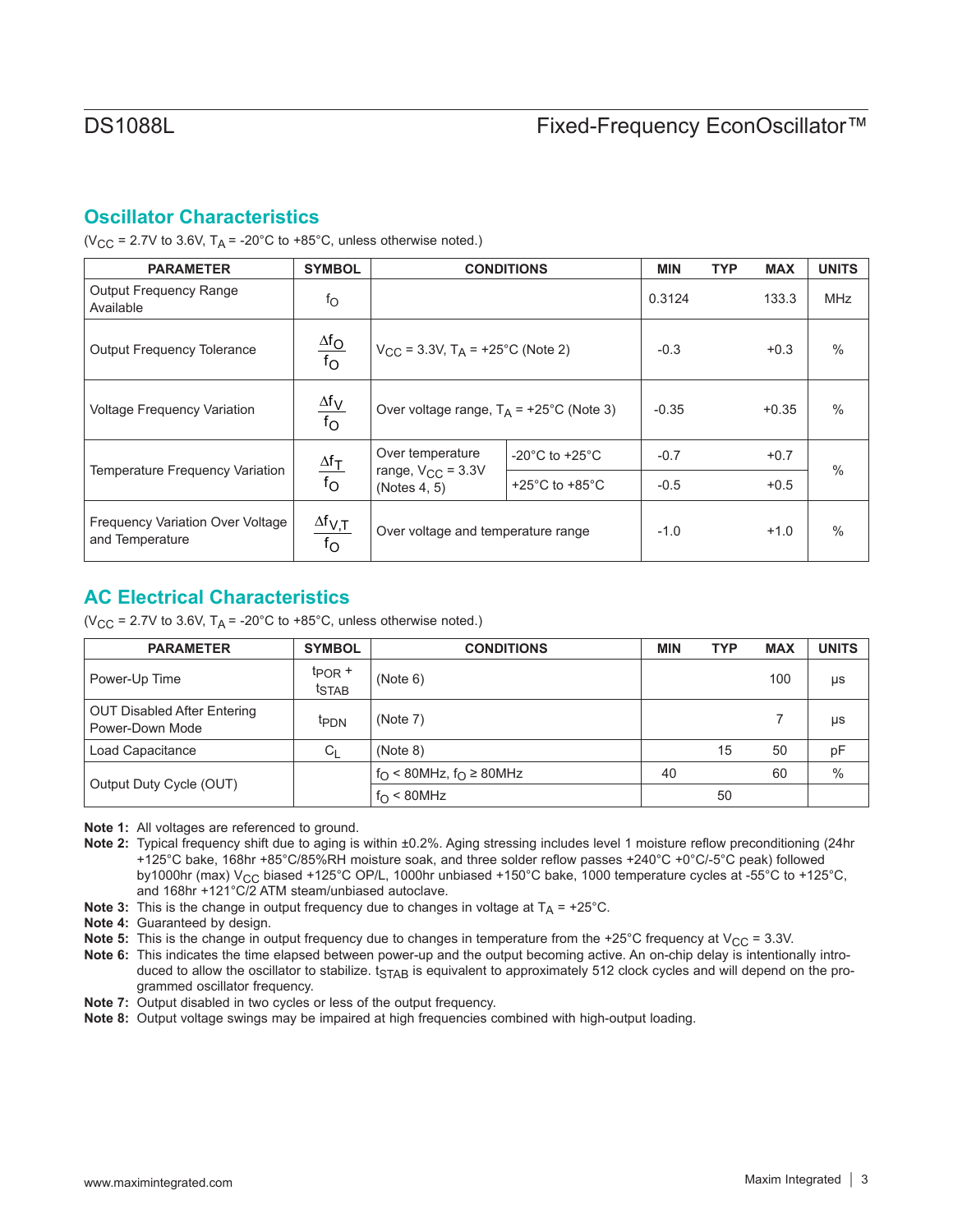## **Typical Operating Characteristics**

( $V_{CC}$  = 3.3V,  $T_A$  = +25°C, unless otherwise noted.)

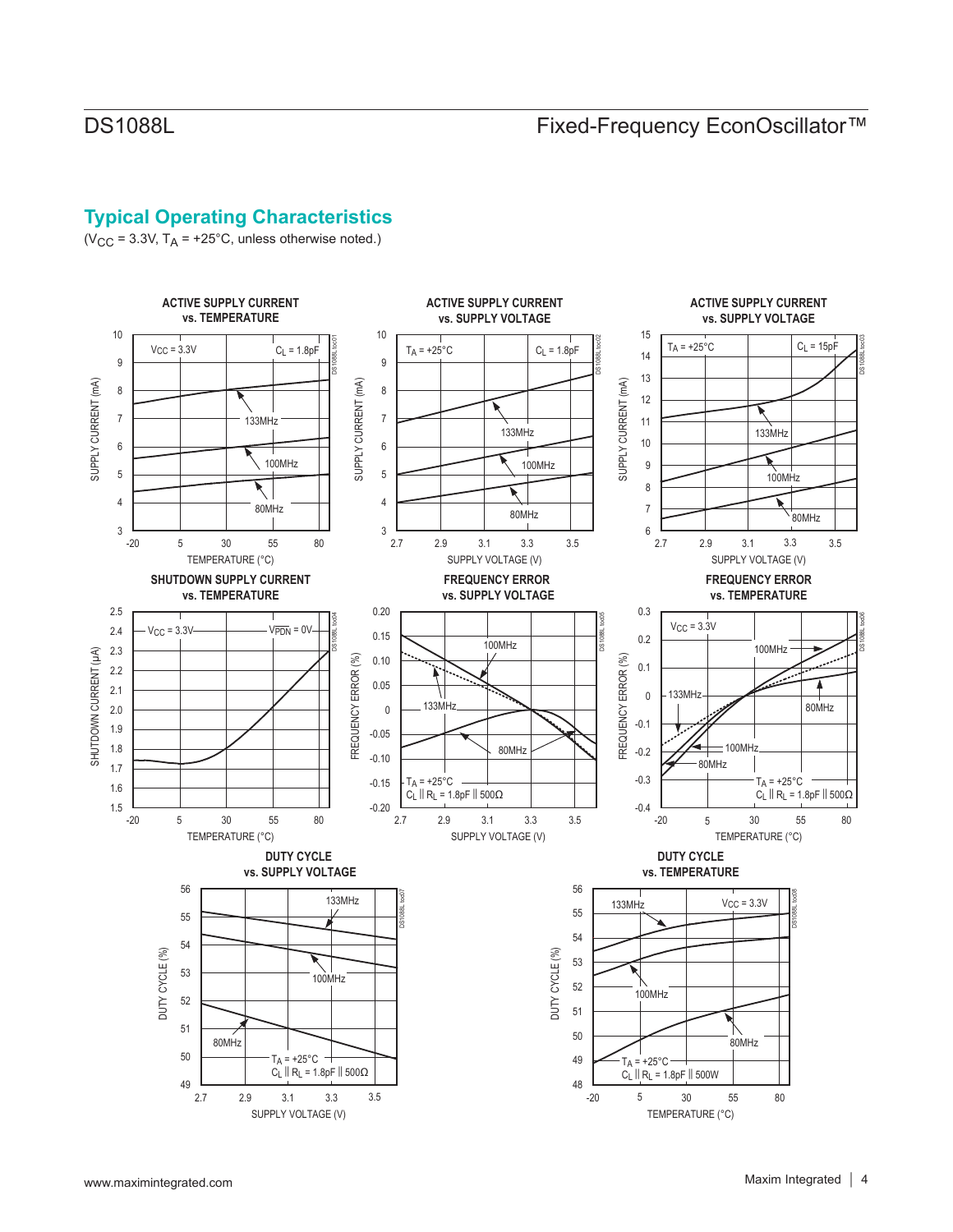# **Pin Configuration**



## **Pin Description**

| <b>PIN</b> | <b>NAME</b>  | <b>FUNCTION</b>                                                                                                                               |
|------------|--------------|-----------------------------------------------------------------------------------------------------------------------------------------------|
|            | <b>OUT</b>   | Oscillator Output                                                                                                                             |
| 2, 3       | $V_{\rm CC}$ | Power Supply                                                                                                                                  |
| 4, 5       | <b>GND</b>   | Ground                                                                                                                                        |
| 6          | <b>PDN</b>   | Active-Low Power-Down. When the pin is high, the oscillator is enabled. When the pin is low, the<br>oscillator is disabled (power-down mode). |
|            | DNC          | Do Not Connect. The DNC pins are internally connected to ground.                                                                              |
| 8          | <b>DNC</b>   | Do Not Connect                                                                                                                                |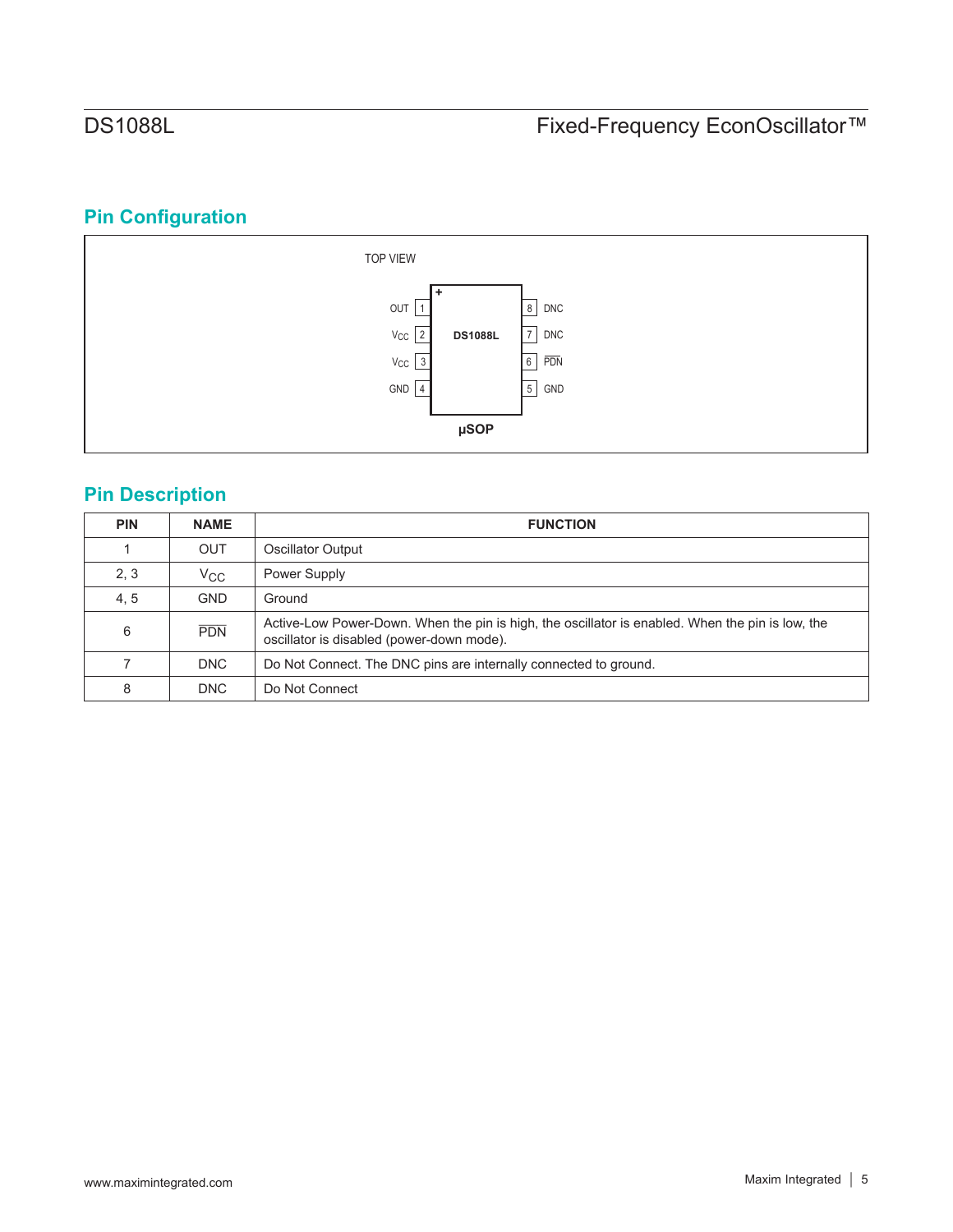## **Detailed Description**

The DS1088L is a low-cost clock generator that produces a square-wave output without external timing components. The fixed-frequency oscillator is available in factory-calibrated frequencies from 312kHz to 133MHz. The device has a power-down pin for power-sensitive applications. A block diagram is shown in [Figure 1.](#page-5-0)

## **Output Frequency**

The internal oscillator frequency is divided by the factoryprogrammed prescaler to produce an output frequency of 312kHz to 133MHz. Contact the factory for custom frequencies.

## **Power-Down Mode**

The PDN pin disables the internal oscillator and the oscillator output for power-sensitive applications. The powerdown pin must remain low for at least two output frequency cycles plus 10μs for deglitching purposes. On power-up, the output is disabled until power is stable and the voltagecontrolled oscillator has generated 512 clock cycles.

<span id="page-5-0"></span>

*Figure 1. Block Diagram*

## **Applications Information**

## **Power-Supply Decoupling**

To achieve the best results when using the DS1088L, the power supply must be decoupled with 0.01μF and 0.1μF high-quality, ceramic, surface-mount capacitors. Surfacemount components minimize lead inductance, which improves performance, and tend to have adequate highfrequency response for decoupling applications. These capacitors should be placed as close as possible to the V<sub>CC</sub> and GND pins.

## **Chip Information**

SUBSTRATE CONNECTED TO GROUND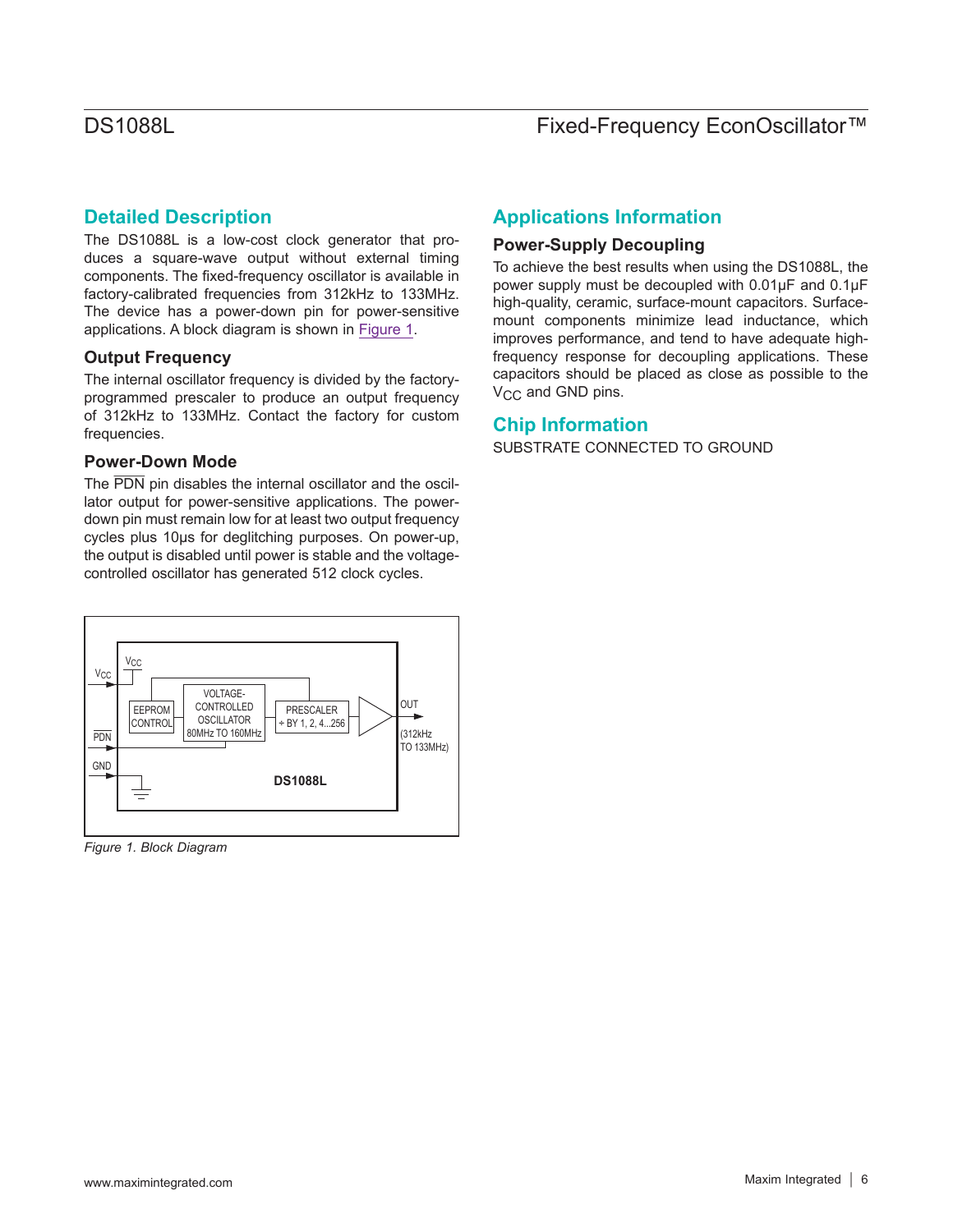## <span id="page-6-0"></span>**Ordering Information**

| <b>PART</b>   | <b>FREQUENCY (MHz)</b> | <b>TEMP RANGE</b>                    | <b>PIN-PACKAGE</b> |  |
|---------------|------------------------|--------------------------------------|--------------------|--|
| DS1088LU-02+  | 2.048                  | -20 $^{\circ}$ C to +85 $^{\circ}$ C | 8 µSOP             |  |
| DS1088LU-10+  | 10.0                   | -20 $^{\circ}$ C to +85 $^{\circ}$ C | 8 uSOP             |  |
| DS1088LU-16+  | 16.6                   | -20 $^{\circ}$ C to +85 $^{\circ}$ C | 8 uSOP             |  |
| DS1088LU-66+  | 66.6                   | -20 $^{\circ}$ C to +85 $^{\circ}$ C | 8 uSOP             |  |
| DS1088LU-100+ | 100.0                  | -20 $^{\circ}$ C to +85 $^{\circ}$ C | 8 uSOP             |  |
| DS1088LU-vvv+ | (see note)             | -20 $^{\circ}$ C to +85 $^{\circ}$ C | 8 µSOP             |  |

*Note: For more information about custom frequencies, email* **[Custom\\_EconOscillators\\_Info@maximintegrated.com](mailto:Custom_EconOscillators_Info%40maximintegrated.com?subject=)***.*

*+Denotes a lead(Pb)-free/RoHS-compliant package.*

*yyy = frequency*

## **Package Information**

For the latest package outline information and land patterns (footprints), go to **[www.maximintegrated.com/packages](http://www.maximintegrated.com/packages)**. Note that a "+", "#", or "-" in the package code indicates RoHS status only. Package drawings may show a different suffix character, but the drawing pertains to the package regardless of RoHS status.

| <b>PACKAGE TYPE</b> | <b>PACKAGE CODE</b> | <b>NUTLINE NO.</b> | <b>LAND PATTERN NO.</b> |
|---------------------|---------------------|--------------------|-------------------------|
| uSOP                | $U8+1$              | 21_NN3 <i>G</i>    | nnos<br>היה             |